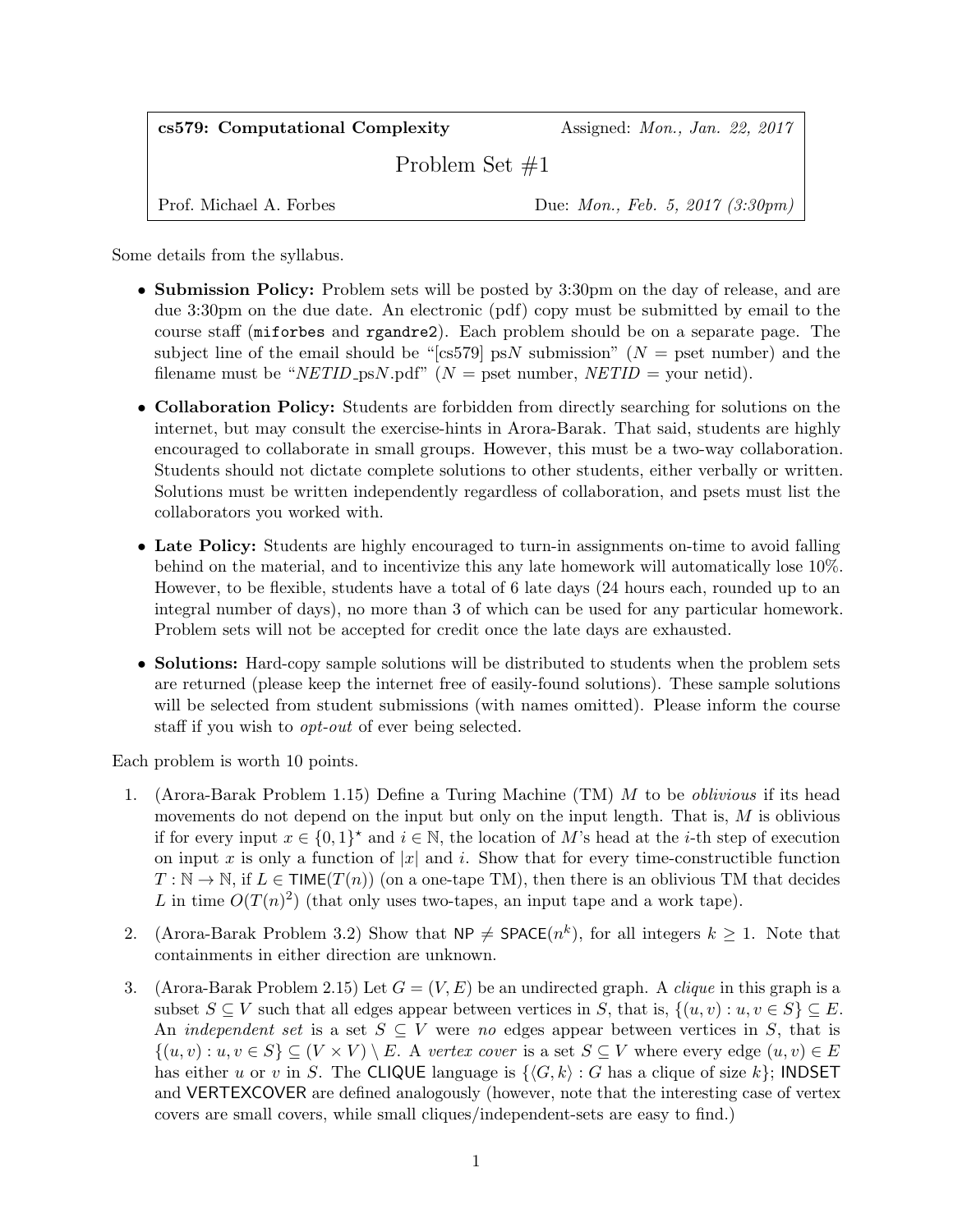- (a) Show that CLIQUE and INDSET are equivalent under polynomial-time many-one reductions.
- (b) Show that VERTEXCOVER and INDSET are equivalent under polynomial-time many-one reductions.
- (c) Using Theorem 2.15 from Arora-Barak, conclude that CLIQUE and VERTEXCOVER are NP-complete.
- 4. A non-deterministic time hierarchy theorem is proven in Arora-Barak (Theorem 3.2). We explore here an alternate proof. Let  $f(n)$  be a time-constructible function. Let L be a language in NTIME( $f(n)$ ). Taking the verifier perspective we can define L (for some deterministic Turing Machine  $M$ ) as

 $L = \{x : \exists y \in \{0,1\}^{f(|x|)} \text{ so } M \text{ accepts } x \text{ in time } f(|x|) \text{ using non-determinism } y\}.$ 

Now define language  $L'$  by

- $x = 1^i0y, 0 \le |y| < f(i+1)$ :  $x \in L'$  iff  $x0 \in L$  and  $x1 \in L$ .
- $x = 1^i0y$ ,  $|y| = f(i+1)$ :  $x \in L'$  iff M rejects input  $1^i0$  using non-determinism y.
- otherwise  $x \notin L'$ .

Show the following.

- (a)  $L \neq L'$ .
- (b)  $L' \in \text{NTIME}(g(n))$ , for the smallest g you can prove.
- (c) Modify the above construction to prove NTIME $(f(n)) \subsetneq$  NTIME $(g(n))$  for the smallest g you can prove, and explain why a modification is needed.